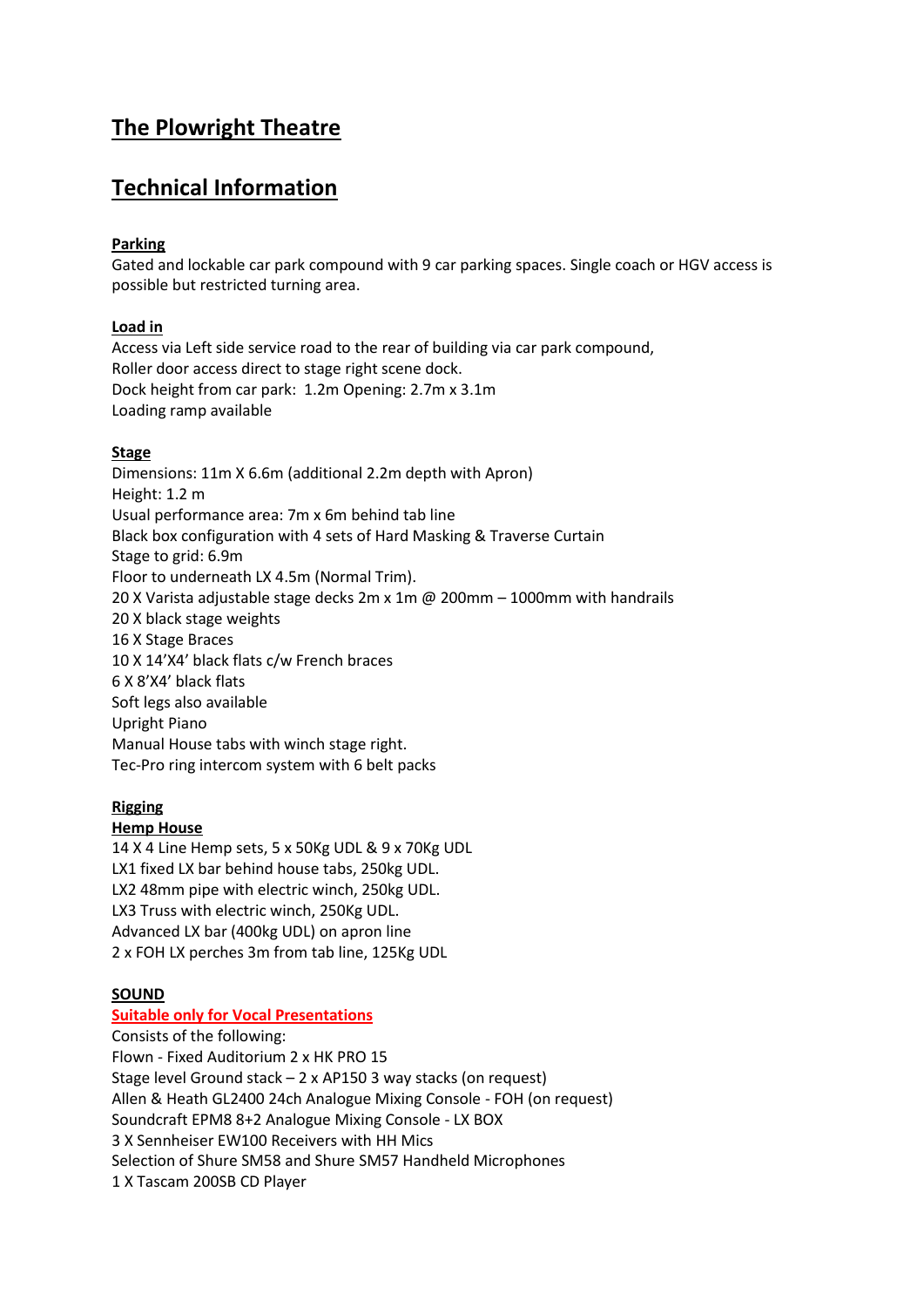### **Lighting**

### **Generic Theatre Stock**

ETC ION Lighting Desk ver 15 s/w Strand LD24 dimmers, 72 x 2.5KW channels accessed 15amp sockets 15 X Par 64 (CP62) 2 X 6 Way Par64 Bars (CP62) 6 X Par 64 floor cans (CP61) 16 X CCT Starlette Fresnel 1000w 10 X Selecon Rama Fresnel 1200w 4 X Minum F Fresnels 300W 6 X Source 4 25⁰ -50⁰ Profiles 750W 7 X Source 4 Junior Profiles 8 X Source 4 19<sup>°</sup> Profiles 4 X Prelude 16/30 Profiles 650W 2 X Selecon Zoom Profiles 650W 4 X Minum 23 Profiles 650W 6 X Strand Coda Cyc 4 cell Battens 2 X Strand Coda Cyc 3 cell Battens 8 X Chauvet slim par pro Hex USB 2 X Martin Rush 2 Moving Wash 1 x Robert Juliet Topaze follow spot

Access to LX rig by Zarges ladders Standard house rig plan Available on the website. Standard rig colours: L119, L135, L106 & L128

#### **Mixing Position**

At rear of auditorium. 14 Seats space 1.4m x 3.3m Various tie lines and power outlets available. LX and sound can also be operated via dedicated control rooms at the rear of the auditorium.

#### **Power**

Stage right 63A 3ph Ceeform 32A 1ph Ceeform 63A 1ph Ceeform Multiple 13A sockets Cold water Feed

#### **Backstage rooms**

3 x dressing rooms fitted with show relay with lit vanity mirrors, counters and storage Occupancy: DR1 = 6 DR2 = 6 DR3 = 14 Total = 26 2 x individual showers (Dressing Room 3) 3 x individual WCs (Dressing Rooms 1 & 3) Washer & Dryer (Dressing Room 3) 1 x kitchen area, Fridge, kettle, Iron & Ironing board

#### **Auditorium**

330 Seats in 3 blocks Orchestra pit by removing 3 rows of seats (Total seats lost 42)